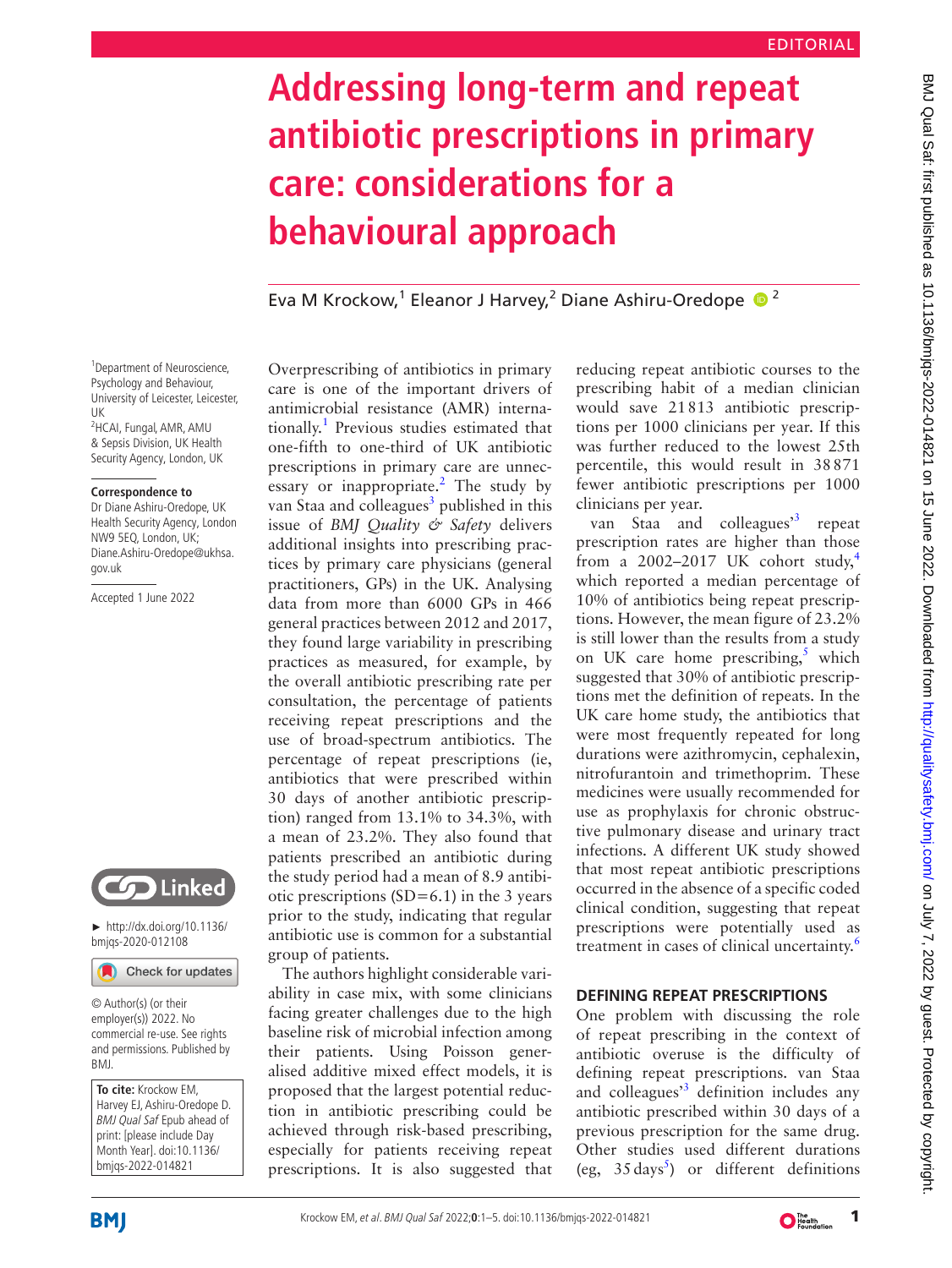altogether (eg, any antibiotic prescription—other than the first—that occurred in a sequence of prescriptions for the same drug<sup>4 6</sup>). The different definitions may account for some of the variation observed in the statistics around repeat prescriptions. Additionally, existing definitions appear to confound two different types of repeat prescribing. The first type refers to long-term repeat prescriptions for chronic conditions taken continuously with little or no break. The second type refers to short-term repeat prescriptions for acute problems that have not resolved after a single course of antibiotics or are due to additional infections occurring within a set period.

In the UK, long-term repeat prescriptions are preauthorised prescriptions for medications that patients can request without the need for consultation each time. They are typically offered to patients who require medications for long-term use as part of management of chronic illnesses. Long-term use of antibiotics may occur as part of prophylaxis for infection. Shortterm repeat prescriptions, on the other hand, refer to repeated courses of antibiotics that are prescribed following patients' reconsultations for the same or different infections within a specific time period, such as 6months.

Most GP prescribers follow the guidelines of 28-day prescription courses, meaning that long-term repeat prescriptions get reissued each month.<sup>[7](#page-3-6)</sup> Consequently, previous study definitions are unlikely to allow for a more nuanced analysis and comparison of antibiotic overuse based on long-term versus short-term repeat prescriptions. For the purpose of this editorial, we will therefore consider both types, jointly referring to them as 'repeat' prescriptions.

GPs in the UK use electronic systems to manage repeat prescriptions, but previous research has highlighted problems with electronic prescribing that can increase the risk of inappropriate ongoing medication use.[8](#page-4-0) These problems linked to the automation of prescription approvals can lead to deficiencies in appropriate authorisation and review procedures. Recent studies suggest that long-term antibiotic use holds little benefit for most patients.<sup>[9](#page-4-1)</sup> In fact, repeat prescriptions for antibiotics appear to predict higher long-term risks of infection-related hospitalisation, $\frac{9}{2}$  $\frac{9}{2}$  $\frac{9}{2}$ and this may be due to biological mechanisms of dysbiosis (ie, disruption to the gut microbiota). In addition, the negative impact of the COVID-19 pandemic on judicious antimicrobial prescribing has been reported. For example, GPs reported lower thresholds for antibiotic use for respiratory symptoms, especially at the start of the pandemic. $10$ 

In the context of previously identified challenges with repeat antibiotic prescriptions, which may have been further aggravated by the recent pandemic, 'find-ings by van Staa and colleagues<sup>[3](#page-3-2)</sup> highlight the necessity to reduce repeat antibiotic prescribing as part of a menu of options to tackle AMR.

## **THE PSYCHOLOGY OF REPEAT PRESCRIPTIONS**

To change prescribing behaviour it is essential to consider possible psychosocial drivers of current treatment practice. Several interdependent psychological factors are likely to play a role.

#### **Decision biases**

Research from behavioural sciences has repeatedly demonstrated the power of cognitive biases that affect decision-making in a systematic way. Indeed, a recent editorial highlighted specific biases resulting from diagnostic uncertainty in the context of antibiotic prescribing for acute medical patients in secondary care.<sup>11</sup> In the context of repeat prescriptions by GPs, slightly different cognitive mechanisms are likely to play a role. This includes the 'status quo bias', which describes a human tendency to maintain the status quo as a default, even if a strategy change could have preferable outcomes. It is closely related to 'omission bias', which refers to an irrational preference for errors that are based on omission as opposed to active choices. Previous research has highlighted that both patients and doctors are susceptible to these biases. $^{12}$  Qualitative data from secondary care indicate a hesitancy to de-escalate or discontinue antibiotic courses even when patients were improving, with common reasons including reluctance to 'change a winning team'.<sup>[13](#page-4-5)</sup> It is likely that similar motivations underpin the hesitancy to discontinue repeat prescriptions in primary care, particularly if the antibiotic was initiated in secondary care.

#### **Decision inertia**

The status quo bias is also linked to 'decision inertia', which refers to a tendency to prefer decisions associated with lower cognitive effort. Critical reviews of repeat prescriptions can be considered timeconsuming and require more effort than choosing to maintain the status quo. Given time constraints in general practice, pressures exist to minimise workload and this may contribute to patient prescriptions not being reviewed.<sup>8</sup> Previous research provided evidence that limited time and cognitive resources may shape antibiotic treatment choices, with hospital doctors describing antibiotic prescribing as an 'easy' option, especially out of hours.[14](#page-4-6) Cognitive effort is likely to be even further reduced when choosing to continue a previous course of medication in general practice.

#### **Social norms**

It is commonly recognised that the culture of a healthcare environment affects the prescribing habits of local doctors. Indeed, previous research identified dominant prescribing etiquettes, often shaped by social and professional hierarchies, that influence antibiotic prescribing choices.[15](#page-4-7) For example, professional culture may reduce the likelihood to query another clinician's choice for a repeat prescription, especially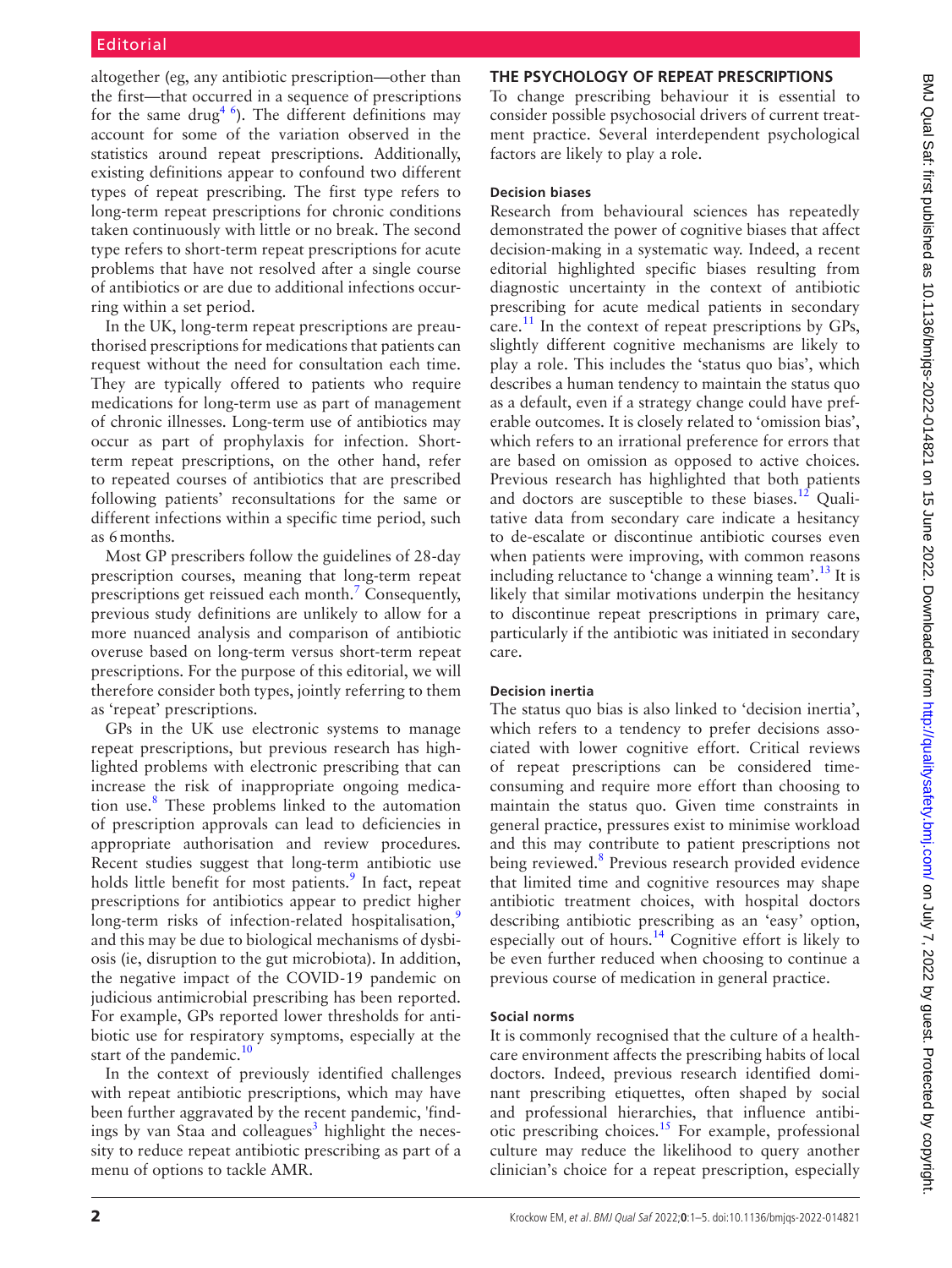if the initial prescriber is perceived to be senior or perhaps a specialist, either in terms of professional experience or level of training or education. Furthermore, contradicting a colleague and communicating inconsistent advice to patients may be considered bad practice that could contribute to undermining other healthcare colleagues.<sup>16</sup>

## **Diffusion of responsibility**

Another psychological factor promoting the overuse of repeat prescriptions may be diffusion of responsibility. A passive decision to continue treatment initiated by a previous prescriber is likely to reduce the current clinician's perceived responsibility for any associated outcomes. In the event of an adverse outcome, the original prescriber is likely to bear the burden of consequent complaints or investigations. Indeed, previous research has highlighted the fear of litigation to be an important driver of antibiotic decision-making in secondary care, $17$  and similar factors may play a role in repeat prescribing choices in general practice.

### **STRATEGIES FOR REDUCING/AVOIDING INAPPROPRIATE REPEAT ANTIBIOTIC PRESCRIPTIONS**

To address the problem of repeat antimicrobial prescribing and promote behaviour change, we propose that psychosocial drivers of repeat prescribing be considered when designing control mechanisms or interventions [\(figure](#page-2-0) 1). To reduce the effects of status quo and omission biases, the electronic environment of existing prescribing systems may need to be adapted. Care must be taken not to highlight the continuation of a repeat prescription as a default. This could be achieved by introducing system barriers that prompt more thorough reviews and increase cognitive

resources invested into the process of authorising repeat courses of antibiotics. Some relevant success has been reported by an Australian study, which found that the removal of system defaults resulted in dramatic changes to antimicrobial prescribing[.18](#page-4-10) Additionally, UK tools such as the national TARGET (Treat Antibiotics Responsibly, Guidance, Education and Tools) antibiotic toolkit<sup>[19](#page-4-11)</sup> or the structured medication review, $^{20}$  $^{20}$  $^{20}$  which requires an investigation of patients' experience of repeated antimicrobial prescribing, offer opportunities for improvement.

Tackling time constraints and related issues of decision inertia may require a review and extension of traditional prescriber roles. Initial advances have been made in this regard. Primary care workforce variation is ongoing globally, especially in Canada, USA, Australia and the UK. With the role of pharmacists rapidly developing within general practice, there is significant opportunity for their input. Increasing the confidence for general practice and community pharmacists to review patients on repeat antibiotics through continuous training and availability of specialised toolkits would be important. With longer appointment times and specialised toolkits available to aid clinical review, pharmacists can be considered well positioned to address some of the barriers.<sup>21</sup>

Shifting existing social norms and establishing a critical but constructive feedback culture across different healthcare professions are long-term challenges that may be aided through enabling more group-based  $decision-making$  approaches<sup>11</sup> and creating habits of collegial reviews. Repeat antibiotics can occur through a variety of avenues in general practice and it is important to identify how social norms may affect these different pathways and contribute to acute prescriptions becoming long term. One option might



<span id="page-2-0"></span>**Figure 1** Strategies to reduce inappropriate long-term and short-term repeat antibiotic prescribing.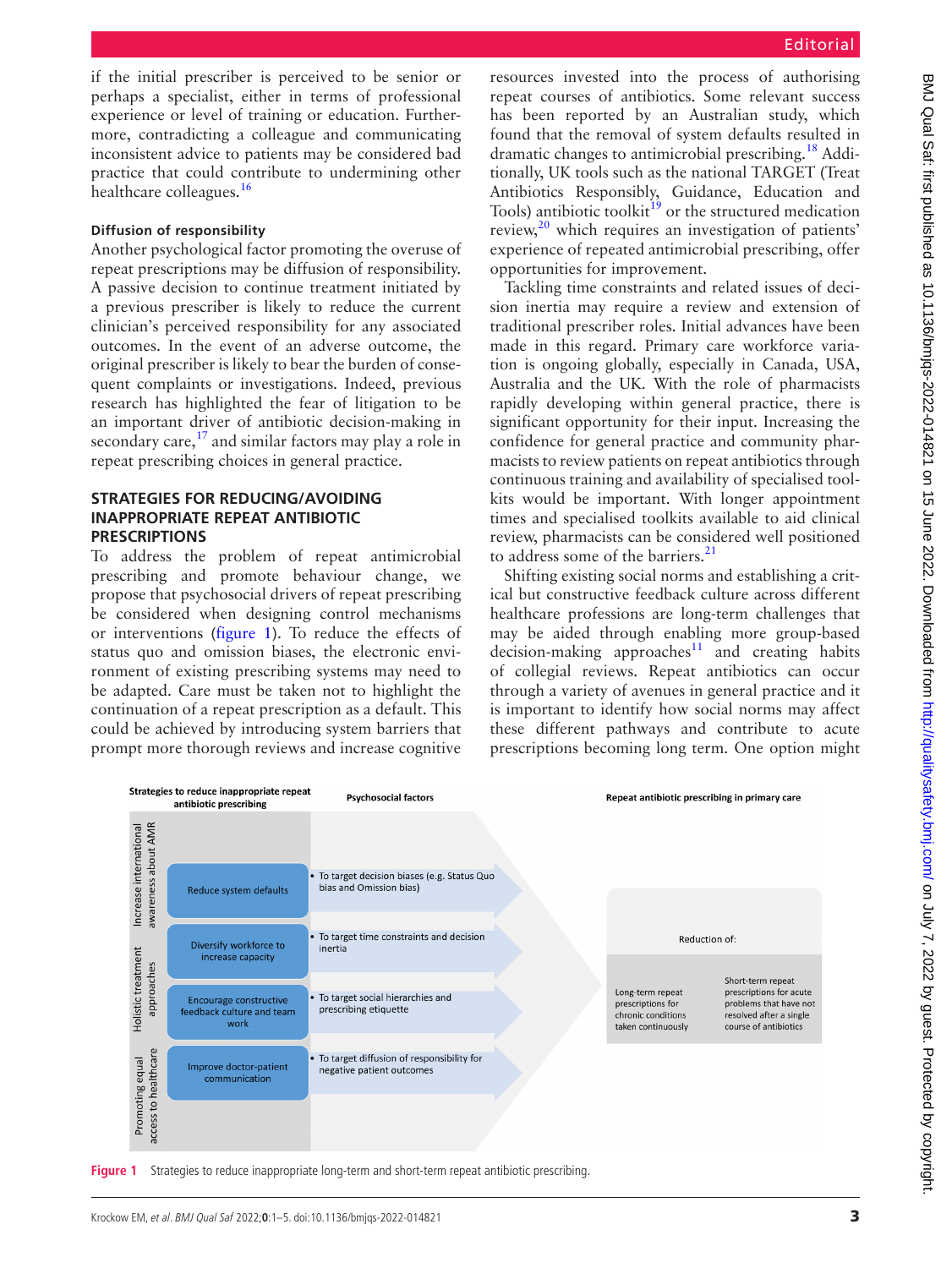be to introduce routine reviews of discharge summaries from secondary care physicians through the primary care team (pharmacists, nurses and doctors). This could prevent inappropriate hospital prescriptions from being added to the patient's repeat medication list.

The psychological drive to diffuse responsibility by continuing antimicrobial prescriptions of other physicians is often linked to a fear of patient complaints and litigation. Research has highlighted that general practices with antibiotic prescription rates below the national mean had lower scores on patient satisfac-tion.<sup>[22](#page-4-14)</sup> On the other hand, studies also suggest that patient satisfaction results from patients' better understanding of their infection, their doctors' treatment choice and the overall context of  $AMR<sup>23</sup>$  $AMR<sup>23</sup>$  $AMR<sup>23</sup>$  Hence, unhelpful strategies of defensive medicine and overprescribing could be replaced with greater efforts to enhance doctor–patient communication and improve patient knowledge. These will need to be implemented alongside ongoing encouragement of 'safety-netting' for prescribers<sup>[11](#page-4-3)</sup> and continued efforts to increase healthcare staff and public awareness. National and international campaigns, such as Keep Antibiotics Working (UK), Be Antibiotics Aware (USA) and World Antimicrobial Awareness Week (WHO/Global), have sought to promote antimicrobial awareness. The ongoing international pledge-making Antibiotic Guardian campaign can contribute to behaviour change and impact individuals' action to tackle the spread of AMR.<sup>[24](#page-4-16)</sup>

It is worth noting that, in some cases, repeated courses of antibiotics or antibiotic prophylaxis are clinically warranted, for example for treatment of a chronic infection. Long-term prophylaxis with antibiotics is also critical for some, for example people who have undergone a splenectomy or have sickle cell disease. Clinical reviews of patients receiving repeat prescriptions of antibiotics should take a holistic approach to understand patient perspectives and goals. Shared decision-making should be encouraged and patients should be informed about alternatives to antibiotics (where available) and the potential harms of antibiotics, both in terms of adverse effects (eg, nitrofurantoin-induced hepatitis) and impact on microbiota, as well as risk of future infection with antibiotic-resistant pathogens.

Finally, whatever interventions are to be developed, it is important to consider health inequalities to avoid the risk of certain groups not benefiting from the same access to healthcare. Current examples include context-dependent underuse of antibiotics (eg, in the rural Maori population of New Zealand<sup>25</sup>).

#### **CONCLUSIONS**

Addressing inappropriate repeat antibiotic prescribing may have a strong potential to reduce antibiotic overprescribing in primary care. We highlight psychosocial

drivers of repeat antibiotic prescriptions and propose mechanisms for considering these drivers when designing interventions. Based on our review of theory and relevant international research, we make actionable recommendations to incorporate new behaviours and enact positive change.

Further work is needed to understand the respective scales of long-term and short-term repeat antibiotic prescribing across different care sectors and to develop specific interventions to support the review of repeat antibiotics for the most common infections and frequently prescribed antibiotics.

**Twitter** Eva M Krockow [@EM\\_Krockow,](https://twitter.com/EM_Krockow) Eleanor J Harvey [@E\\_J\\_Harvey](https://twitter.com/E_J_Harvey) and Diane Ashiru-Oredope [@DrDianeAshiru](https://twitter.com/DrDianeAshiru)

**Acknowledgements** Rachel Francis-Nweke, Clinical Pharmacist General Practice & The Ambulance Service is acknowledged for commenting on the article prior to submission.

**Contributors** DA-O and EMK conceived the paper. EMK, DA-O and EJH drafted the paper, modified the subsequent drafts and approved the final version.

**Funding** The authors have not declared a specific grant for this research from any funding agency in the public, commercial or not-for-profit sectors.

**Competing interests** EMK is coinvestigator on a recently (January 2022) awarded PhD studentship by the Midlands Graduate School ESRC DTP and receives royalties for her online publications on *Psychology Today*.

**Patient consent for publication** Not required.

**Provenance and peer review** Commissioned; internally peer reviewed.

#### **ORCID iD**

Diane Ashiru-Oredope<http://orcid.org/0000-0001-9579-2028>

#### **REFERENCES**

- <span id="page-3-0"></span>1 Llor C, Bjerrum L. Antimicrobial resistance: risk associated with antibiotic overuse and initiatives to reduce the problem. *[Ther Adv Drug Saf](http://dx.doi.org/10.1177/2042098614554919)* 2014;5:229–41.
- <span id="page-3-1"></span>2 Smieszek T, Pouwels KB, Dolk FCK, *et al*. Potential for reducing inappropriate antibiotic prescribing in English primary care. *[J Antimicrob Chemother](http://dx.doi.org/10.1093/jac/dkx500)* 2018;73:ii36–43.
- <span id="page-3-2"></span>3 Van Staa T, Li Y, Gold N, *et al*. Comparing antibiotic prescribing between clinicians in UK primary care: an analysis in a cohort study of eight different measures of antibiotic prescribing. *[BMJ Qual Saf](http://dx.doi.org/10.1136/bmjqs-2020-012108)* 2022. doi:10.1136/ bmjqs-2020-012108. [Epub ahead of print: 03 Mar 2022].
- <span id="page-3-3"></span>4 Gulliford MC, Sun X, Charlton J, *et al*. Serious bacterial infections and antibiotic prescribing in primary care: cohort study using electronic health records in the UK. *[BMJ Open](http://dx.doi.org/10.1136/bmjopen-2020-036975)* 2020;10:e036975.
- <span id="page-3-4"></span>5 Smith CM, Williams H, Jhass A, *et al*. Antibiotic prescribing in UK care homes 2016–2017: retrospective cohort study of linked data. *[BMC Health Serv Res](http://dx.doi.org/10.1186/s12913-020-05422-z)* 2020;20.
- <span id="page-3-5"></span>6 Sun X, Gulliford MC. Reducing antibiotic prescribing in primary care in England from 2014 to 2017: population-based cohort study. *[BMJ Open](http://dx.doi.org/10.1136/bmjopen-2018-023989)* 2019;9:e023989.
- <span id="page-3-6"></span>7 Davies JE, Taylor DG. Individualisation or standardisation: trends in national health service prescription durations in England 1998-2009. *[Prim Health Care Res Dev](http://dx.doi.org/10.1017/S146342361200045X)* 2013;14:164–74.